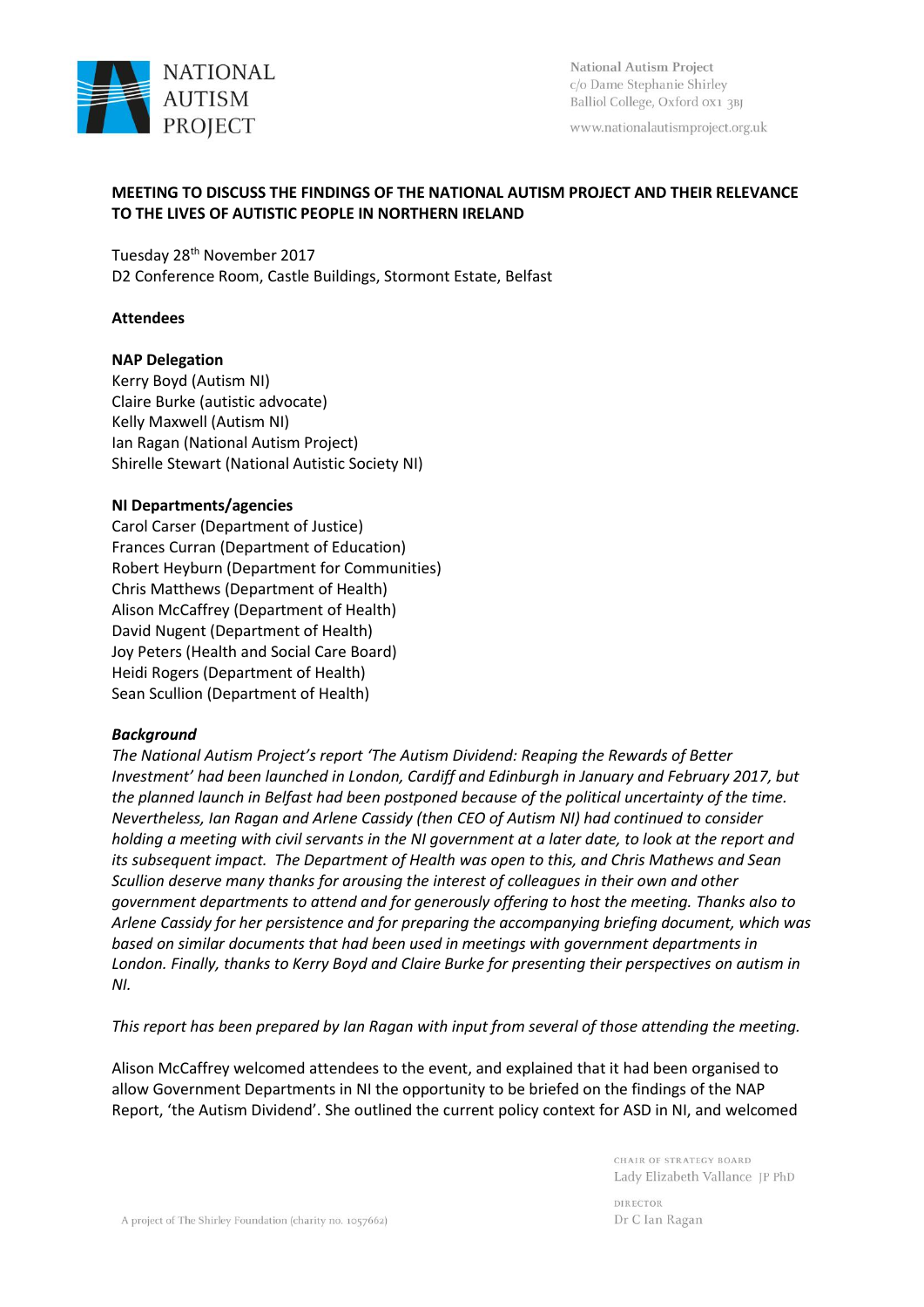

www.nationalautismproject.org.uk

the representation from other Departments at the event which reflected the cross Government approach taken in NI to delivering on the aims of the Autism Act 2011.

**Ian Ragan introduced the National Autism Project (NAP) explaining that it was a 3 year project funded by The Shirley Foundation to tackle the continuing failure to address the needs of autistic people in the UK.** 

Ian explained that, since the economic impact of autism on the UK economy is £32 billion per annum, much of which is opportunity cost, the project aimed to identify and promote evidencebased and cost-effective practice that would address the needs of autistic people and reduce costs by spending more wisely. It was hoped that this "Autism Dividend" would appeal to cost-conscious policy makers.

During his presentation, Ian made the following key points:

- The report identified several areas for cost-effective improvements to practice but found that the evidence-base was not nearly as thorough as it should be and that evidence on costeffectiveness was particularly thin. Even so, much could be done with current evidence, and the report calls on policy-makers and service providers to always consider the feasibility, affordability and cost-effectiveness of practice. It may seem obvious, but the economic case is not always made.
- Attempts to change practice have, of course, been limited by the political instability of the UK over the past two years and NAP largely abandoned efforts to reach up to ministerial level. However, work has continued to promote the findings among members of both Houses of Parliament in London, and with civil servants. There is a tendency for policy makers to quote policy when responding to complaints about lapses in practice. But these are often not deficiencies in policy but in implementation. Therefore much time has been invested in unearthing specific examples of such lapses which have been differentiated according to the responsible government department. Examples include Transforming Care, excessive school exclusions, overuse of restraint, poor access to mental health services and underemployment. It has also been necessary to differentiate according to nation (as has been done for NI) where responsibility for both policy and implementation has been devolved from central government in London. In doing this, five recurring areas were identified that can impact on support: the lack of autism-specific data in health records, the lack of a specific autism identity in the minds of service providers, the lack of evidencesupported practice, poor training of professionals dealing with autistic people and the lack of adequate research to support good practice.
- On the latter area, the project made a number of recommendations for research topics and called on research funders to increase their current unjustifiably tiny investment in autism research. Ian Ragan pointed out that past research priorities had focused on basic biological understanding of autism and on early interventions, and that social research on the needs of autistic adults had been particularly neglected or was of poor quality. There was a real need for top-down incentives to encourage movement of researchers into this latter area, where research findings could be readily translated into immediate benefits for autistic people. Such research need not be particularly costly and could just involve systematic data collection on the impact of ongoing interventions.

CHAIR OF STRATEGY BOARD Lady Elizabeth Vallance JP PhD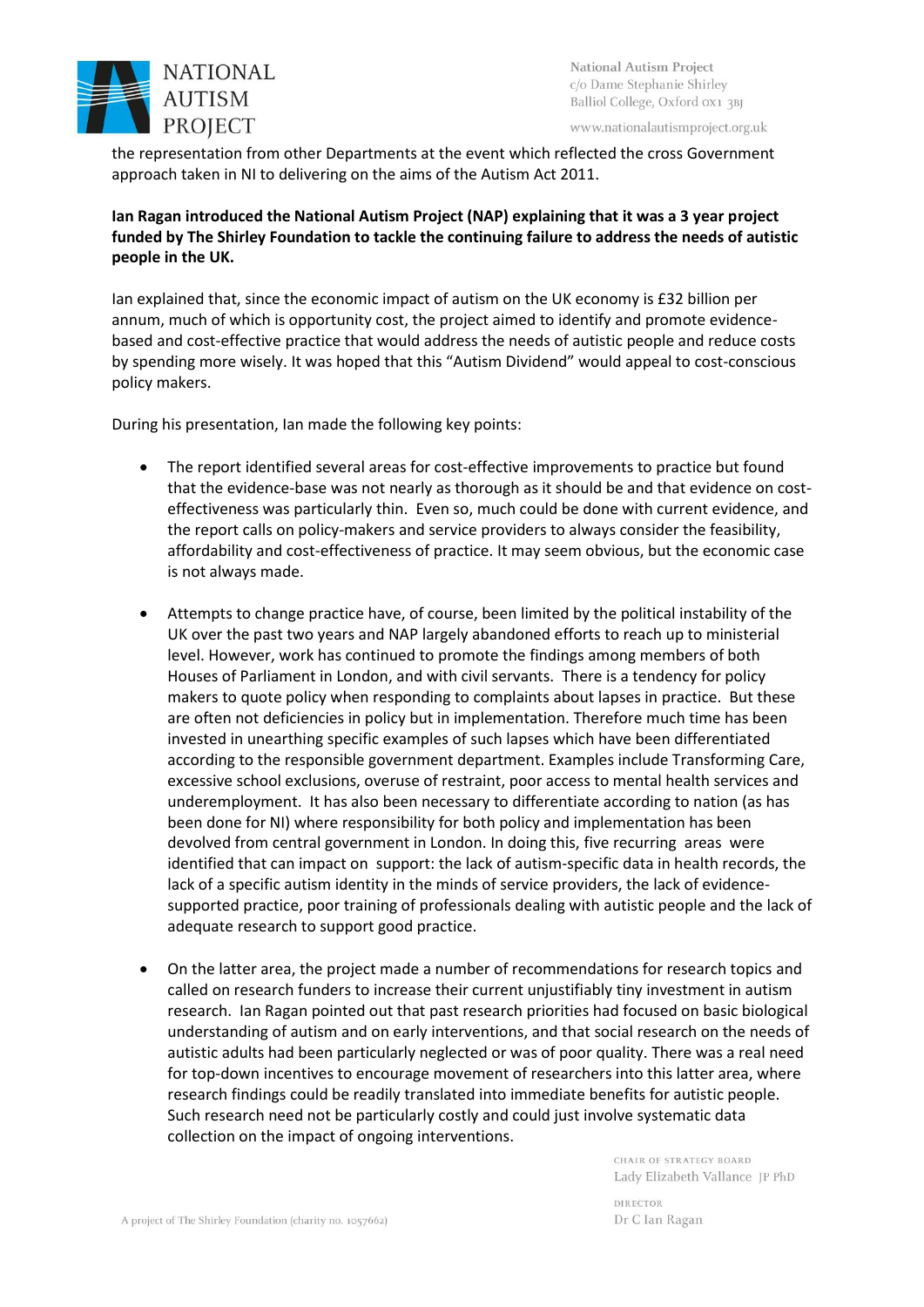

National Autism Project c/o Dame Stephanie Shirley Balliol College, Oxford 0X1 3BJ

www.nationalautismproject.org.uk

• Finally, Ian Ragan described the evolution of NAP in 2018 into the NAP Legacy Forum and the National Autistic Taskforce. The latter is an independently funded project (again by The Shirley Foundation) designed and led by autistic people. This unique body will address the needs of those autistic people who lack an effective voice – for example, those autistic adults in residential care who have little autonomy and higher support needs. The group will also aim to develop and establish a community of practice that can genuinely contribute to transforming care.

# **Kerry Boyd spoke to the briefing document which assessed the issues in NI according to the five areas mentioned above. Kerry's key points are summarised below.**

- The lack of robust data collection has an adverse impact on support for families, and NI needs an anonymous National Care Primary register for autism, robust local data collection of autism populations and the introduction of autism specific indicators in Health & Social Care accountability frameworks. The recent recommendation by NICE for GPs to develop a national autism register as part of the quality outcomes framework was welcomed and it is hoped that GPs in NI will follow suit.
- Lack of guidance on evidence-supported and cost-effective educational practice leads to disputes, lack of reasonable adjustments, and exclusions. Health and Education should provide comprehensive information on educational practice but at present, there is no systematic data collection, information is not fed through and there is no evaluation of the effectiveness of practice. There needs to be a review of children's and adults' social care eligibility, as evidence from local authority self-assessments in England is that only a minority of eligible people receive support. All autistic children moving to adult services should receive transition assessments at age 14, including personal plans and circles of support.
- Kerry agreed that the creation of an autism identity would be useful. Autism does not fit into other categories such as mental health or learning disability, and establishing an autism identity would be helped by increasing the number of psychologists with specialist autism knowledge. In schools, better appreciation of autism is needed to successfully implement the reasonable adjustments which are required under the Autism Act (NI) and for improved IEPs.
- Better training is fundamental for improving service delivery, whether in education, employment, health, benefits assessment or the criminal justice system. In education in NI, there seems little government investment in autism training for teachers as many undertake this at their own expense. In the employment sector, a programme focused on the positive impact of autistic people in the workplace would help to counter- balance existing perceptions. Current training in "autism awareness" tends to be cursory and focused on the theoretical (what autism is) rather than the practical (how to understand autistic people). Autistic people should be involved in the design, content and training to ensure that autistic needs are met. Recognised independent formal accreditation through an approved independent agency would raise standards.

CHAIR OF STRATEGY BOARD Lady Elizabeth Vallance JP PhD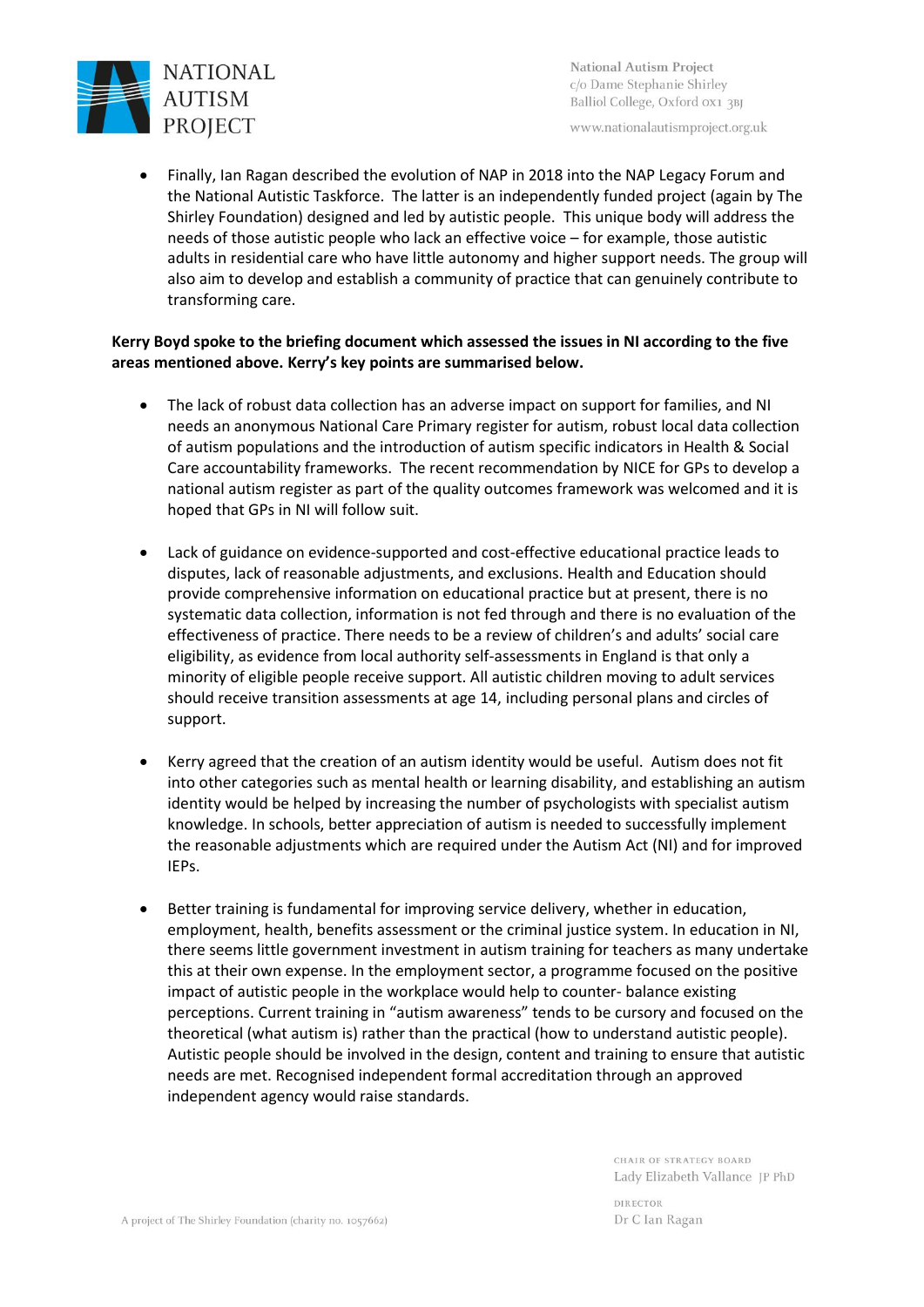

National Autism Project c/o Dame Stephanie Shirley Balliol College, Oxford 0x1 3BJ

www.nationalautismproject.org.uk

• Finally, on research, the Ulster University Autism Research Hub was established in partnership with Autism NI on the recommendation of the NI Autism Strategy. However, it is not supported by any direct government funding and is independent, free of influence and agenda promotion. It is overseen by a group of multi-disciplinary academics and researchers. The Hub's aim is to identify and enhance trans-disciplinary expertise in autism research and the translation of research into practice.

# **Claire Burke presented a personal account of living as an autistic adult in NI and what she perceived as the most pressing needs. Her views coincided exactly with those presented by Ian and Kelly.**

- Claire received a late diagnosis of autism and was unaware of the existence of adult services. She queried whether there are good quality data on adult provision including basic facts such as diagnosis and prevalence.
- She stressed the importance of early intervention to maximise life chances and supported more research on their effectiveness i.e. their benefit to autistic children. Interventions must be personalised and take account of the co-occurring conditions so prevalent among autistic people.
- Better autism awareness is needed across the board, with the emphasis on the practical not the theory. Autistic involvement is essential for design and delivery of training and Claire mentioned her involvement with training in the CJS. There is also a great need for more autism-trained specialists in the health sector.
- Employers need to make reasonable adjustments and Claire stressed the advantages that autistic people can bring to the workplace, even those who are not high functioning.
- Although autism is not in itself a mental health disability, Claire made clear that that the challenges and problems it presents can be debilitating and incapacitating, in particular the anxiety and difficulties of dealing with the outside word. She was aware that many do not like to refer to autism as a mental health condition, but sometimes there is no other 'label' that can be used. The incapacity caused by dealing with outside world cannot really be seen as anything other than mentally debilitating.

# **Discussion points**

In the ensuing discussion, the following points were made:

- Health and education need to work together more effectively, one of the recommendations of the Autism Dividend. After diagnosis it can be years before an education path has been established. Advice and guidance needs to be improved and a review of children's services should be undertaken.
- Frances Curran spoke about the excellent training programmes of the Middletown Centre for Autism. However, it cannot meet all needs such as training in the school environment to deal with individual problems. Shirelle Stewart agreed that there was some excellent

CHAIR OF STRATEGY BOARD Lady Elizabeth Vallance JP PhD